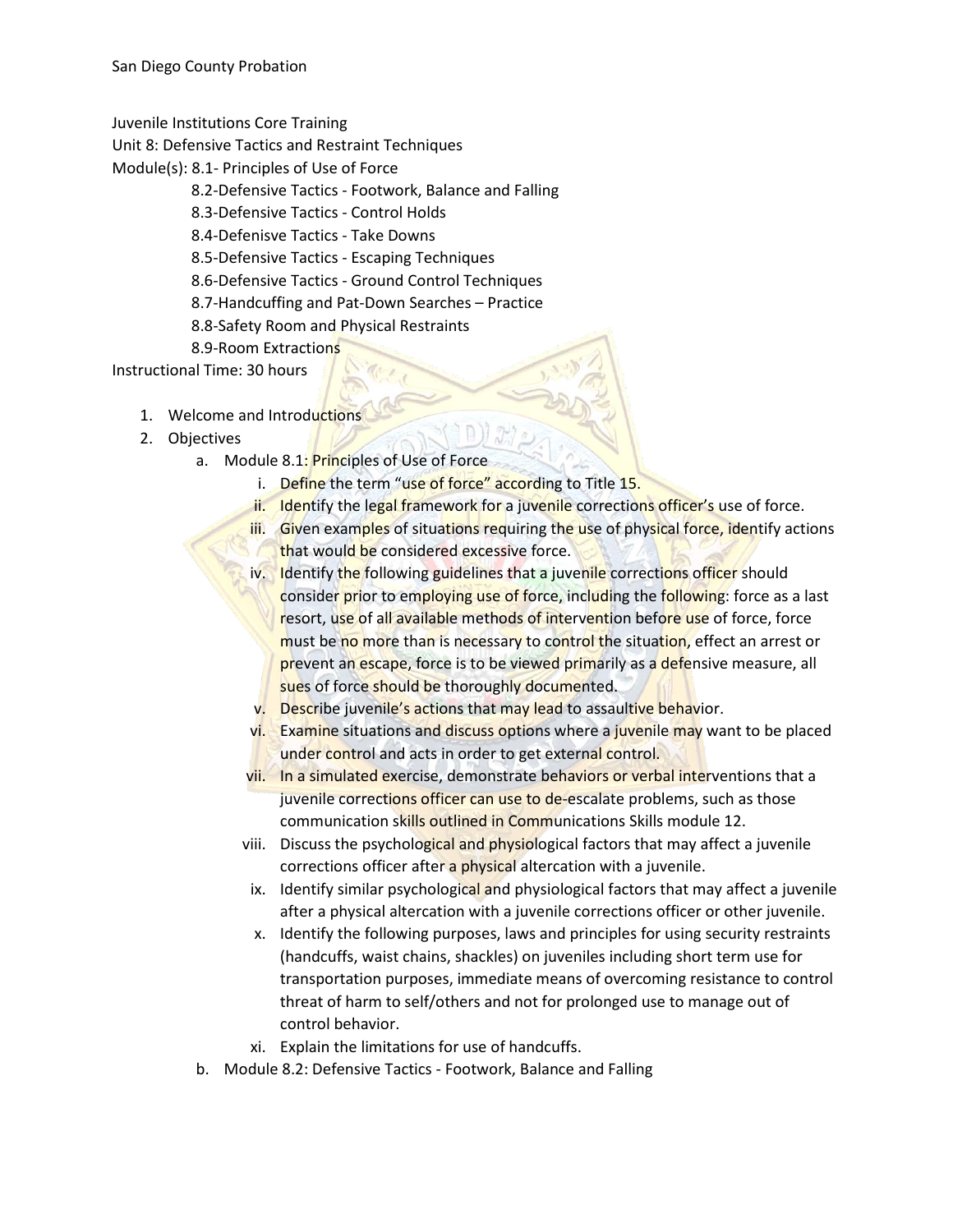- i. Demonstrate the course-instructed balance, footwork and body movements to avoid an attacking juvenile.
- ii. Demonstrate the course-instructed footwork to evade an attack.
- iii. In a simulation of a frontal assault, demonstrate a rear break fall technique.
- iv. In a simulation of a rear assault, demonstrate a forward break fall technique.
- c. Module 8.3: Defensive Tactics Control Holds
	- i. In a simulation, demonstrate at least two course-instructed control holds.
- d. Module 8.4: Defensive Tactics Take Downs
	- i. In a simulation, demonstrate at least two course-instructed "take-down" techniques.
	- ii. Demonstrate a course-instructed two officer, one juvenile take-down technique.
- e. Module 8.5: Defensive Tactics Escaping Techniques
	- i. Demonstrate course-instructed techniques using hands and arms to block an attack.
	- ii. In a simulation, demonstrate a course-instructed escape technique from a group position.
	- iii. In a simulation, demonstrate a course-instructed escape technique from a front position.
	- iv. In a simulation, demonstrate a course-instructed escape technique from a rear position.
	- v. In a simulation, demonstrate a course-instructed escape technique from a "bear hug".
- f. Module 8.6: Defensive Tactics Ground Control Techniques
	- i. In a simulation, demonstrate at least 3 course-instructed ground control techniques.
- g. Module 8.7: Handcuffing and Pat-Down Searches Practice
	- i. Identify the correct terminology to describe a handcuff.
	- ii. Demonstrate the proper manipulation of a handcuff.
	- iii. Demonstrate handcuffing a compliant, non-threatening juvenile.
	- iv. Demonstrate assisting a juvenile who is prone to his/her feet.
	- v. Demonstrate the principles of searching an individual in a "pat down" or "cursory" search so that the effectiveness of the search and the safety of a juvenile corrections officer is maximized.
	- vi. Demonstrate the principles of searching an individual in a high-risk situation so that the effectiveness of the search and the safety of the officer are maximized.
	- vii. In a simulated search exercise, demonstrate the common places where dangerous weapons or contraband can be located on a juvenile's person.
	- viii. Demonstrate handcuffing a juvenile from the searching position.
- h. Module 8.8: Safety Room and Physical Restraints
	- i. Explain the distinction between "use of force" and "use of restraints" as outlines in Title 15 regulations and accompanying guidelines.
	- ii. Explain the principles, conditions and limitations under which physical restraint devices may be used pursuant to Title 15.